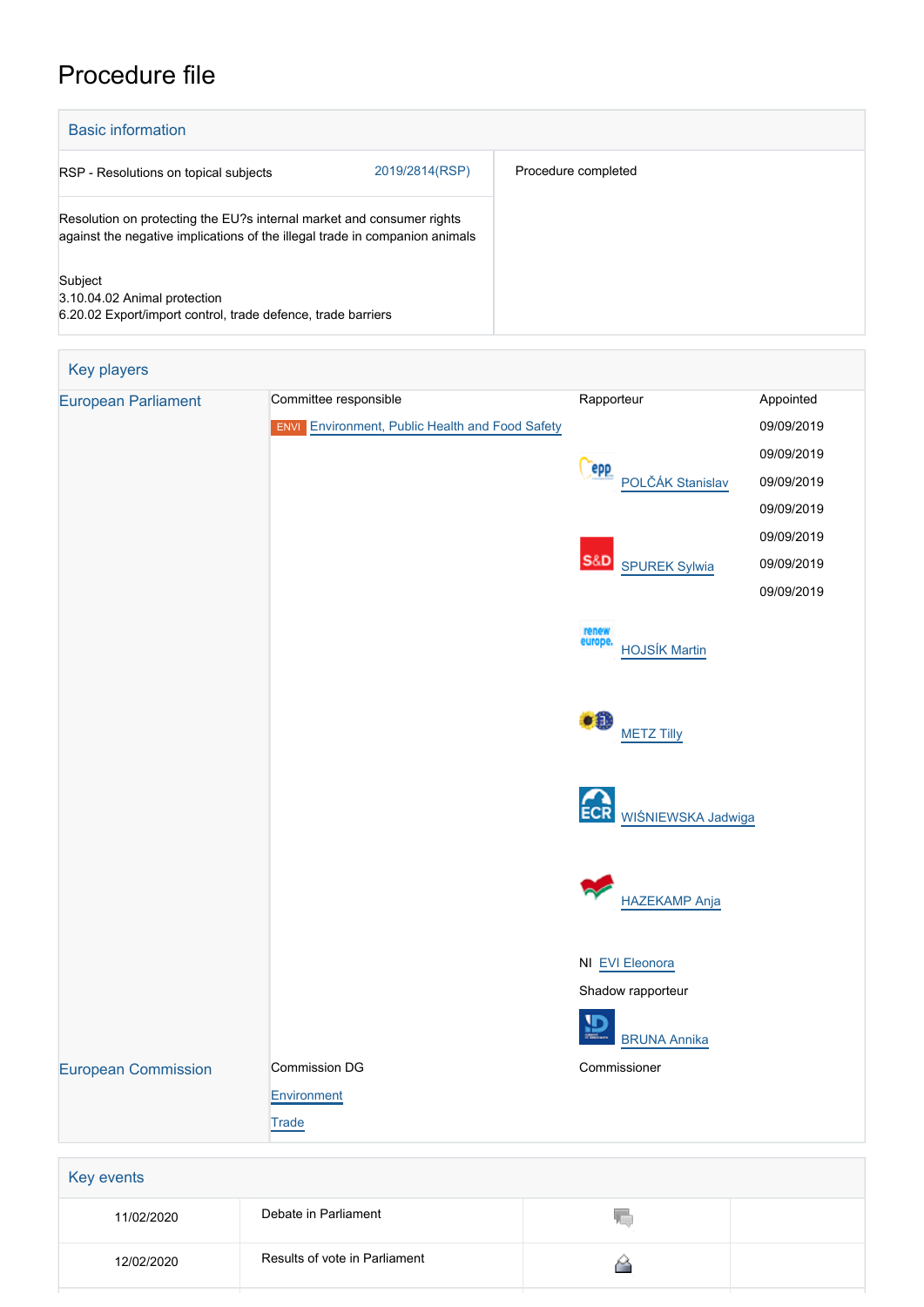12/02/2020 Decision by Parliament [T9-0035/2020](https://www.europarl.europa.eu/doceo/document/TA-9-2020-0035_EN.html) Summary

| <b>Technical information</b> |                                                      |  |  |
|------------------------------|------------------------------------------------------|--|--|
| Procedure reference          | 2019/2814(RSP)                                       |  |  |
| Procedure type               | RSP - Resolutions on topical subjects                |  |  |
| Procedure subtype            | Debate or resolution on oral question/interpellation |  |  |
| Legal basis                  | Rules of Procedure EP 136-p5                         |  |  |
| Stage reached in procedure   | Procedure completed                                  |  |  |
| Committee dossier            | ENVI/9/01221                                         |  |  |

### Documentation gateway

| Amendments tabled in committee                 | PE642.917    | 13/11/2019 | EP  |         |
|------------------------------------------------|--------------|------------|-----|---------|
| Amendments tabled in committee                 | PE643.211    | 14/11/2019 | EP  |         |
| Oral question/interpellation by Parliament     | B9-0003/2020 | 10/02/2020 | EP  |         |
| Oral question/interpellation by Parliament     | B9-0004/2020 | 10/02/2020 | EP  |         |
| Motion for a resolution                        | B9-0088/2020 | 11/02/2020 | EP  |         |
| Text adopted by Parliament, single reading     | T9-0035/2020 | 12/02/2020 | EP  | Summary |
| Commission response to text adopted in plenary | SP(2020)136  | 04/06/2020 | EC. |         |

## Resolution on protecting the EU?s internal market and consumer rights against the negative implications of the illegal trade in companion animals

The European Parliament adopted by 607 votes to 3 with 19 abstentions a resolution tabled by the Committee on the Environment, Public Health and Food Safety on protecting the EUs internal market and consumer rights against the negative implications of the illegal trade in companion animals.

Members recalled that NGOs, law enforcement services, competent authorities and veterinarians have produced evidence of the growing number of companion animals that are illegally traded across Member States, often by organised crime networks, through evasion of controls, document falsification and widespread misuse of [Regulation \(EU\) No 576/2013](https://oeil.secure.europarl.europa.eu/oeil/popups/ficheprocedure.do?reference=2012/0039(COD)&l=en), which is intended for the non-commercial movement of pet animals.

Parliament stressed that illegal trafficking in dogs and cats not only has disastrous repercussions for animal welfare, but also poses risks to public health and consumer protection.

#### Members called for the following measures:

#### Identification and registration of cats and dogs

Parliament insisted that a harmonised, EU-wide system of mandatory identification and registration of cats and dogs is a necessary first step in the fight against illegal trade in companion animals, and that these were two essential conditions for control, enforcement and traceability.

The Commission is urged to make full use of its delegated powers under the Animal Health Law and to come forward with a proposal for detailed, EU-wide, compatible systems for the means and methods of identification and registration of cats and dogs, setting a minimum threshold for the information required for individual animal identification and establishing rules for the exchange of electronic data between databases in the Member States.

Members called for a clear link between the EU pet passport and pet microchip registration to ensure that the origin of the companion animal remains clear even if the pet passport is replaced. They called on Member States to introduce policies to mark and register all cats and dogs by default as part of the fight against animal abuse.

EU action plan to address the illegal trade in companion animals

Members called on the Commission to draw up a cross-sectoral EU action plan to address the illegal trade in companion animals in the EU, taking on board the views of the European Parliament, the Member States and the relevant stakeholders. They considered:

- that a uniform EU definition of large-scale commercial breeding facilities, known as puppy mills, is necessary to tackle the illegal trade in companion animals;

- it necessary to take measures to prohibit breeding and marketing practices that are detrimental to the health, welfare and behavioural